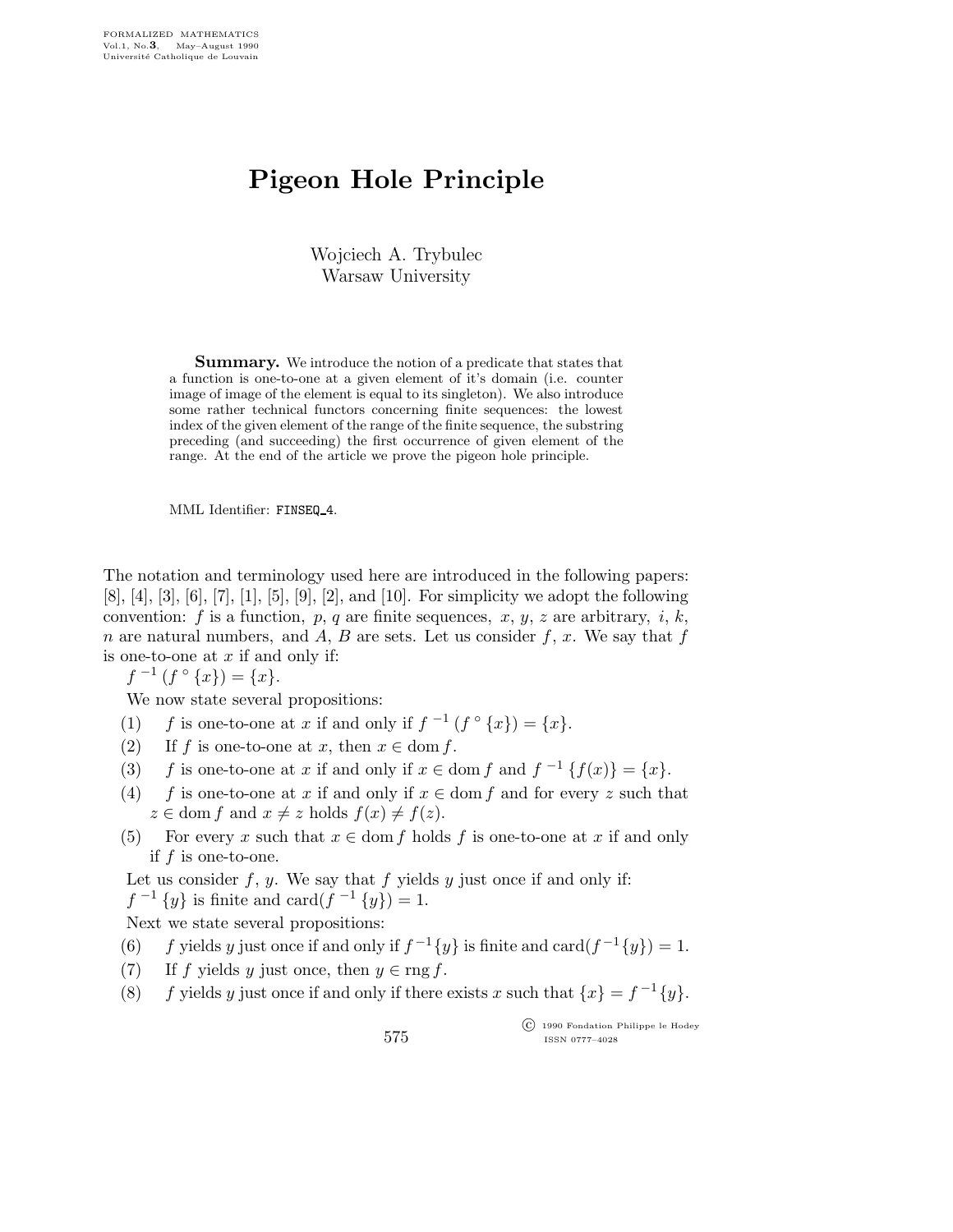- (9) f yields y just once if and only if there exists x such that  $x \in \text{dom } f$  and  $y = f(x)$  and for every z such that  $z \in \text{dom } f$  and  $z \neq x$  holds  $f(z) \neq y$ .
- (10) f is one-to-one if and only if for every y such that  $y \in \text{rng } f$  holds f yields y just once.
- (11) f is one-to-one at x if and only if  $x \in \text{dom } f$  and f yields  $f(x)$  just once.

Let us consider f, y. Let us assume that f yields y just once. The functor  $f^{-1}(y)$  is defined as follows:

 $f^{-1}(y) \in \text{dom } f \text{ and } f(f^{-1}(y)) = y.$ 

One can prove the following propositions:

- (12) If f yields y just once and  $x \in \text{dom } f$  and  $f(x) = y$ , then  $x = f^{-1}(y)$ .
- (13) If f yields y just once, then  $f^{-1}(y) \in \text{dom } f$ .
- (14) If f yields y just once, then  $f(f^{-1}(y)) = y$ .
- (15) If f yields y just once, then for every x such that  $x \in \text{dom } f$  and  $x \neq f^{-1}(y)$  holds  $f(x) \neq y$ .
- (16) If f yields y just once, then  $f \circ \{f^{-1}(y)\} = \{y\}.$
- (17) If f yields y just once, then  $f^{-1}{y} = {f^{-1}(y)}$ .
- (18) If f is one-to-one and  $y \in \text{rng } f$ , then  $f^{-1}(y) = f^{-1}(y)$ .
- (19) If  $x \in \text{dom } f$  and f yields  $f(x)$  just once, then  $f^{-1}(f(x)) = x$ .
- (20) If f is one-to-one at x, then  $f^{-1}(f(x)) = x$ .
- (21) If f yields y just once, then f is one-to-one at  $f^{-1}(y)$ .

We adopt the following convention: D will be a non-empty set,  $d, d_1, d_2, d_3$ will be elements of  $D$ , and  $P$  will be a finite sequence of elements of  $D$ . Let us consider D,  $d_1$ ,  $d_2$ . Then  $\langle d_1, d_2 \rangle$  is a finite sequence of elements of D.

Let us consider D,  $d_1, d_2, d_3$ . Then  $\langle d_1, d_2, d_3 \rangle$  is a finite sequence of elements of D.

Let us consider D, P, i. Let us assume that  $i \in \text{dom } P$ . The functor  $\pi_i P$ yielding an element of  $D$ , is defined as follows:

 $\pi_i P = P(i)$ .

Next we state several propositions:

- (22) If  $i \in \text{dom } P$ , then  $\pi_i P = P(i)$ .
- (23) If  $i \in \text{Seg}(\text{len } P)$ , then  $\pi_i P = P(i)$ .
- (24) If  $1 \leq i$  and  $i \leq \text{len } P$ , then  $\pi_i P = P(i)$ .
- $(25)$   $\pi_1\langle d \rangle = d$ .
- (26)  $\pi_1\langle d_1, d_2 \rangle = d_1$  and  $\pi_2\langle d_1, d_2 \rangle = d_2$ .
- (27)  $\pi_1\langle d_1, d_2, d_3 \rangle = d_1$  and  $\pi_2\langle d_1, d_2, d_3 \rangle = d_2$  and  $\pi_3\langle d_1, d_2, d_3 \rangle = d_3$ .

Let us consider p, x. Let us assume that  $x \in \text{rng } p$ . The functor  $x \leftrightarrow p$  yields a natural number and is defined by:

 $x \leftrightarrow p = \text{Sgm}(p^{-1}\{x\})(1).$ 

Next we state a number of propositions:

(28) If  $x \in \text{rng } p$ , then  $x \leftrightarrow p = \text{Sgm}(p^{-1}\{x\})(1)$ .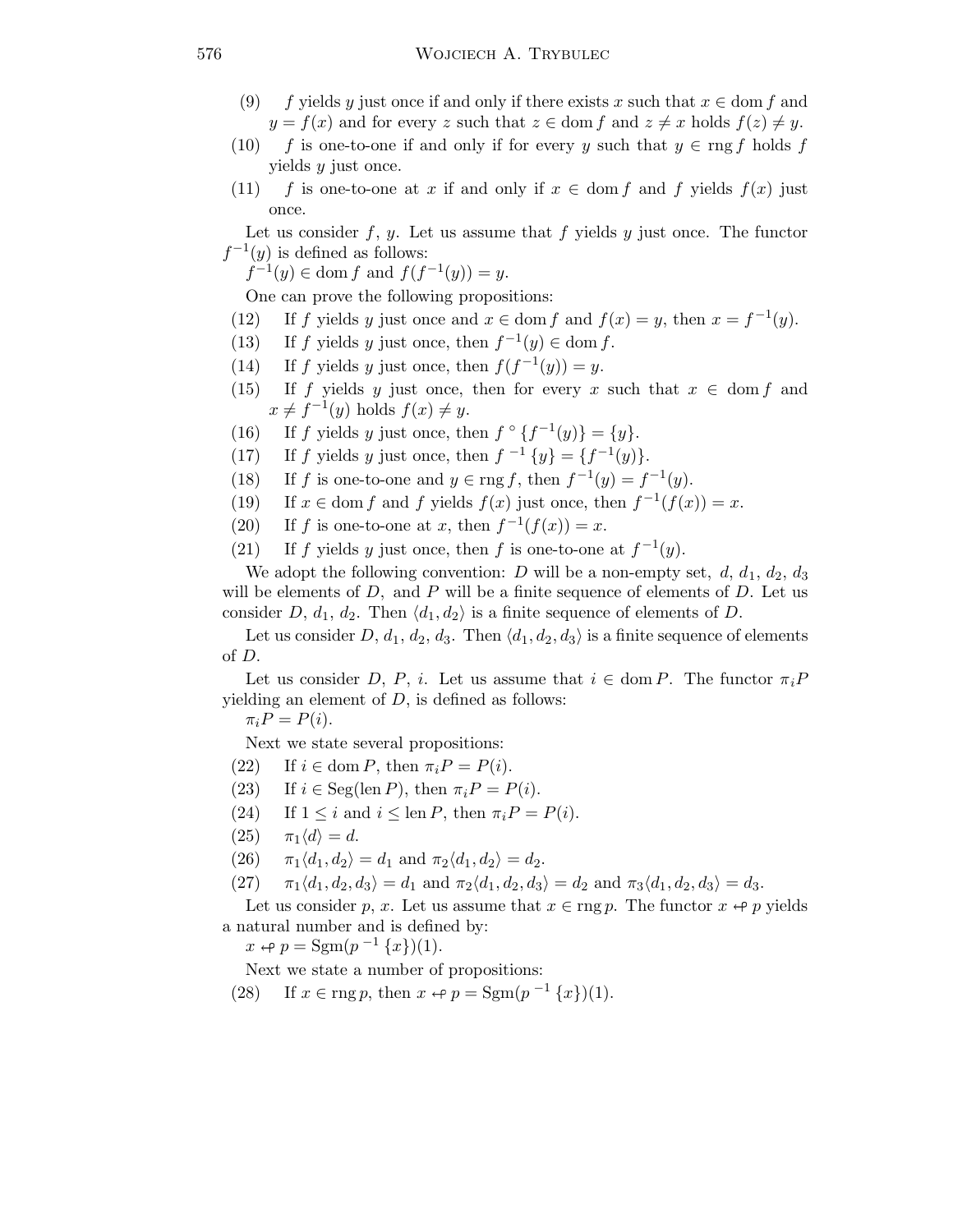- (29) If  $x \in \text{rng } p$ , then  $p(x \leftrightarrow p) = x$ .
- (30) If  $x \in \text{rng } p$ , then  $x \leftrightarrow p \in \text{dom } p$ .
- (31) If  $x \in \text{rng } p$ , then  $1 \leq x \Leftrightarrow p$  and  $x \Leftrightarrow p \leq \text{len } p$ .
- (32) If  $x \in \text{rng } p$ , then  $x \leftrightarrow p-1$  is a natural number and len  $p-x \leftrightarrow p$  is a natural number.
- (33) If  $x \in \text{rng } p$ , then  $x \leftrightarrow p \in p^{-1} \{x\}.$
- (34) If  $x \in \text{rng } p$ , then for every k such that  $k \in \text{dom } p$  and  $k < x \leftrightarrow p$  holds  $p(k) \neq x$ .
- (35) If p yields x just once, then  $p^{-1}(x) = x \leftrightarrow p$ .
- (36) If p yields x just once, then for every k such that  $k \in \text{dom } p$  and  $k \neq$  $x \leftrightarrow p$  holds  $p(k) \neq x$ .
- (37) If  $x \in \text{rng } p$  and for every k such that  $k \in \text{dom } p$  and  $k \neq x \leftrightarrow p$  holds  $p(k) \neq x$ , then p yields x just once.
- (38) p yields x just once if and only if  $x \in \text{rng } p$  and  $\{x \leftrightarrow p\} = p^{-1}\{x\}.$
- (39) If p is one-to-one and  $x \in \text{rng } p$ , then  $\{x \leftrightarrow p\} = p^{-1} \{x\}.$
- (40) p yields x just once if and only if  $\text{len}(p \{x\}) = \text{len } p 1$ .
- (41) If p yields x just once, then for every k such that  $k \in \text{dom}(p \{x\})$ holds if  $k < x \leftrightarrow p$ , then  $(p - \{x\})(k) = p(k)$  but if  $x \leftrightarrow p \leq k$ , then  $(p - \{x\})(k) = p(k + 1).$
- (42) Suppose p is one-to-one and  $x \in \text{rng } p$ . Then for every k such that  $k \in \text{dom}(p - \{x\})$  holds  $(p - \{x\})(k) = p(k)$  if and only if  $k < x \leftrightarrow p$  but  $(p - \{x\})(k) = p(k + 1)$  if and only if  $x \leftrightarrow p \leq k$ .

Let us consider p, x. Let us assume that  $x \in \text{rng } p$ . The functor  $p \leftarrow x$  yields a finite sequence and is defined as follows:

there exists *n* such that  $n = x \leftrightarrow p - 1$  and  $p \leftarrow x = p \restriction \text{Seg } n$ .

One can prove the following propositions:

- (43) If  $x \in \text{rng } p$ , then there exists n such that  $n = x \leftrightarrow p-1$  and  $p \restriction \text{Seg } n =$  $p \leftarrow x$ .
- (44) If  $x \in \text{rng } p$  and there exists n such that  $n = x \leftrightarrow p-1$  and  $p \restriction \text{Seg } n = q$ , then  $q = p \leftarrow x$ .
- (45) If  $x \in \text{rng } p$  and  $n = x \Leftrightarrow p 1$ , then  $p \restriction \text{Seg } n = p \Leftrightarrow x$ .
- (46) If  $x \in \text{rng } p$ , then  $\text{len}(p \leftarrow x) = x \leftrightarrow p 1$ .
- (47) If  $x \in \text{rng } p$  and  $n = x \leftrightarrow p 1$ , then  $\text{dom}(p \leftarrow x) = \text{Seg } n$ .
- (48) If  $x \in \text{rng } p$  and  $k \in \text{dom}(p \leftarrow x)$ , then  $p(k) = (p \leftarrow x)(k)$ .
- (49) If  $x \in \text{rng } p$ , then  $x \notin \text{rng}(p \leftarrow x)$ .
- (50) If  $x \in \text{rng } p$ , then  $\text{rng}(p \leftarrow x)$  misses  $\{x\}$ .
- (51) If  $x \in \text{rng } p$ , then  $\text{rng}(p \leftarrow x) \subseteq \text{rng } p$ .
- (52) If  $x \in \text{rng } p$ , then  $x \leftrightarrow p = 1$  if and only if  $p \leftarrow x = \varepsilon$ .
- (53) If  $x \in \text{rng } p$  and p is a finite sequence of elements of D, then  $p \leftarrow x$  is a finite sequence of elements of D.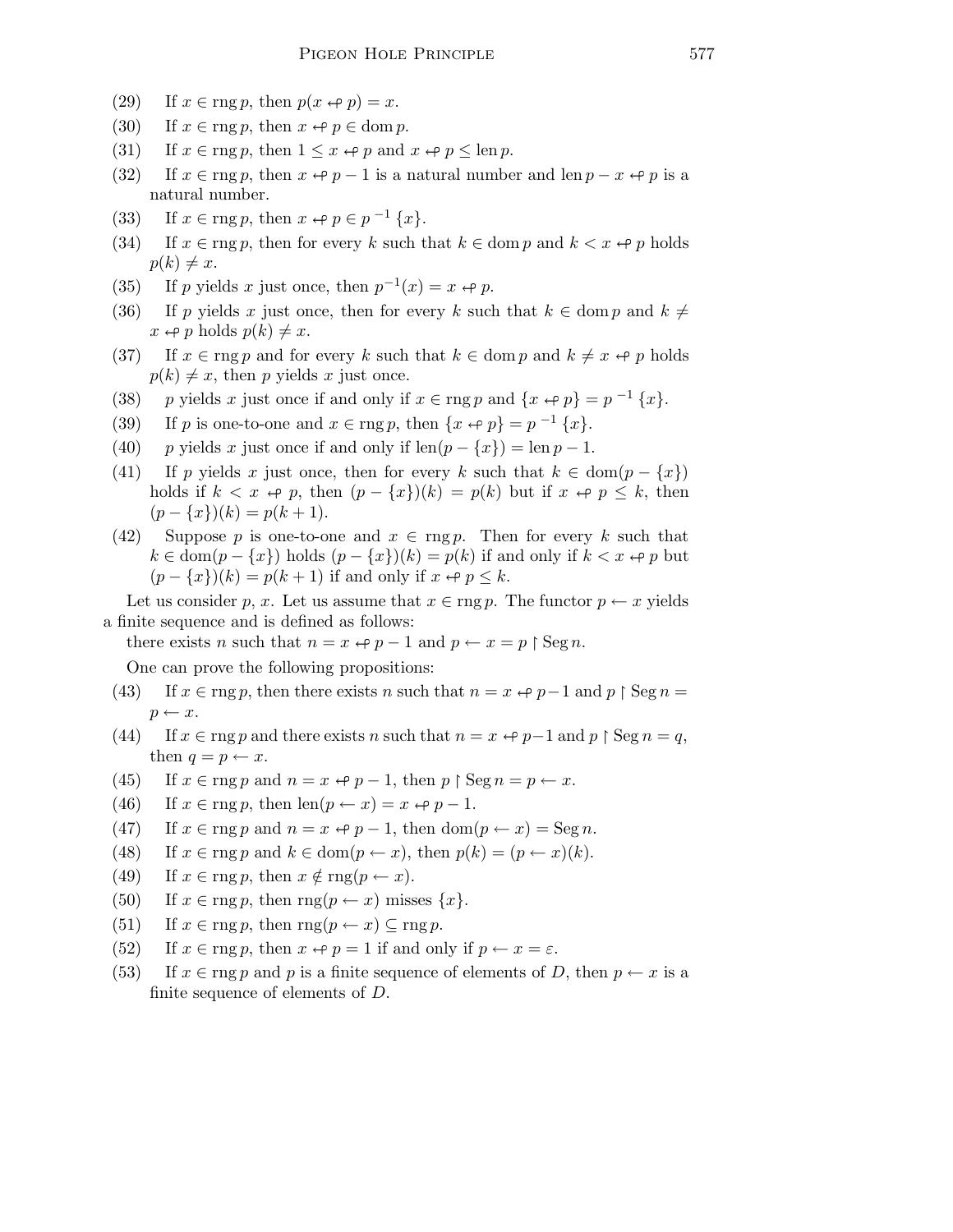Let us consider p, x. Let us assume that  $x \in \text{rng } p$ . The functor  $p \to x$  yields a finite sequence and is defined as follows:

 $\text{len}(p \to x) = \text{len } p - x \leftrightarrow p$  and for every k such that  $k \in \text{dom}(p \to x)$  holds  $(p \rightarrow x)(k) = p(k + x \leftrightarrow p).$ 

One can prove the following propositions:

- (54) If  $x \in \text{rng } p$  and len  $q = \text{len } p x \Leftrightarrow p$  and for every k such that  $k \in \text{dom } q$ holds  $q(k) = p(k + x \leftrightarrow p)$ , then  $q = p \rightarrow x$ .
- (55) If  $x \in \text{rng } p$ , then  $\text{len}(p \to x) = \text{len } p x \leftrightarrow p$ .
- (56) If  $x \in \text{rng } p$ , then for every k such that  $k \in \text{dom}(p \to x)$  holds  $(p \to x)$  $x)(k) = p(k + x \leftrightarrow p).$
- (57) If  $x \in \arg p$  and  $n = \ln p x \Leftrightarrow p$ , then  $\dim(p \to x) = \operatorname{Seg} n$ .
- (58) If  $x \in \text{rng } p$  and  $n \in \text{dom}(p \to x)$ , then  $n + x \leftrightarrow p \in \text{dom } p$ .
- (59) If  $x \in \text{rng } p$ , then  $\text{rng}(p \to x) \subseteq \text{rng } p$ .
- (60) p yields x just once if and only if  $x \in \text{rng } p$  and  $x \notin \text{rng}(p \to x)$ .
- (61) If  $x \in \text{rng } p$  and p is one-to-one, then  $x \notin \text{rng}(p \to x)$ .
- (62) p yields x just once if and only if  $x \in \text{rng } p$  and  $\text{rng}(p \to x)$  misses  $\{x\}$ .
- (63) If  $x \in \text{rng } p$  and p is one-to-one, then  $\text{rng}(p \to x)$  misses  $\{x\}$ .
- (64) If  $x \in \text{rng } p$ , then  $x \leftrightarrow p = \text{len } p$  if and only if  $p \rightarrow x = \varepsilon$ .
- (65) If  $x \in \text{rng } p$  and p is a finite sequence of elements of D, then  $p \to x$  is a finite sequence of elements of D.
- (66) If  $x \in \text{rng } p$ , then  $p = ((p \leftarrow x) \cap \langle x \rangle) \cap (p \rightarrow x)$ .
- (67) If  $x \in \text{rng } p$  and p is one-to-one, then  $p \leftarrow x$  is one-to-one.
- (68) If  $x \in \text{rng } p$  and p is one-to-one, then  $p \to x$  is one-to-one.
- (69) p yields x just once if and only if  $x \in \arg p$  and  $p \{x\} = (p \leftarrow x)$   $\cap$   $(p \rightarrow$ x).
- (70) If  $x \in \text{rng } p$  and p is one-to-one, then  $p \{x\} = (p \leftarrow x) \cap (p \rightarrow x)$ .
- (71) If  $x \in \arg p$  and  $p \{x\}$  is one-to-one and  $p \{x\} = (p \leftarrow x) \cap (p \rightarrow x)$ , then p is one-to-one.
- (72) If  $x \in \text{rng } p$  and p is one-to-one, then  $\text{rng}(p \leftarrow x)$  misses  $\text{rng}(p \rightarrow x)$ .
- (73) If A is finite, then there exists p such that rng  $p = A$  and p is one-to-one.
- (74) If rng  $p \subset \text{dom } p$  and p is one-to-one, then rng  $p = \text{dom } p$ .
- (75) If  $\text{rng } p = \text{dom } p$ , then p is one-to-one.
- (76) If  $\text{rng } p = \text{rng } q$  and  $\text{len } p = \text{len } q$  and q is one-to-one, then p is one-toone.
- (77) p is one-to-one if and only if  $card($ rng  $p) = len p$ .

In the sequel f denotes a function from A into B. The following propositions are true:

(78) If card  $A = \text{card } B$  and A is finite and B is finite and f is one-to-one, then rng  $f = B$ .